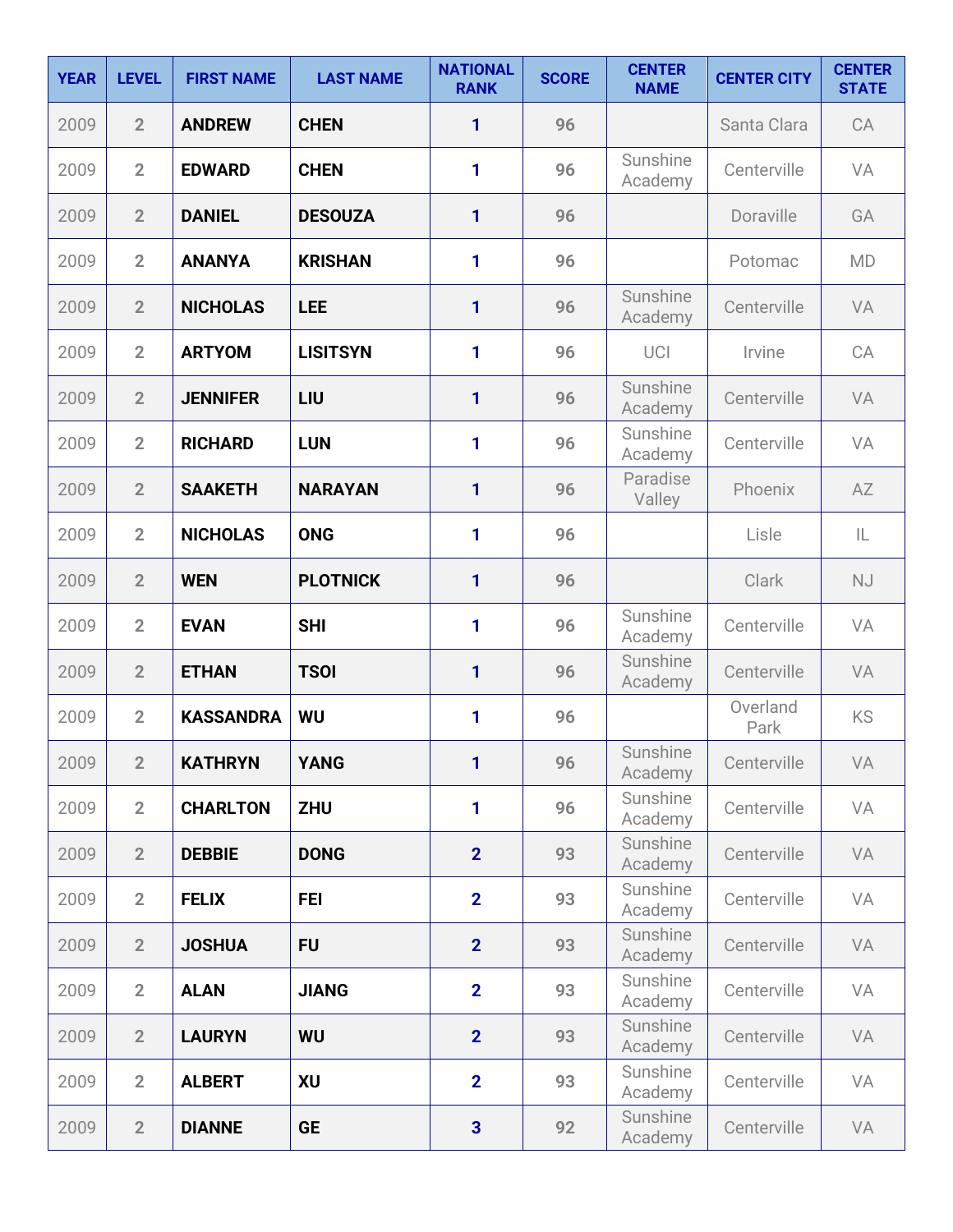| 2009 | $\overline{2}$ | <b>JULIA</b>     | <b>LESHCHINER</b>  | $\overline{\mathbf{3}}$ | 92 |                                                        | Webster                   | <b>MA</b> |
|------|----------------|------------------|--------------------|-------------------------|----|--------------------------------------------------------|---------------------------|-----------|
| 2009 | $\overline{2}$ | <b>SHYAM</b>     | <b>SAI</b>         | $\overline{3}$          | 92 | Sabio                                                  | Schaumburg                | IL.       |
| 2009 | $\overline{2}$ | <b>ALEXANDER</b> | <b>YANG</b>        | $\overline{\mathbf{3}}$ | 92 | Sunshine<br>Academy                                    | Centerville               | VA        |
| 2009 | $\overline{2}$ | <b>HANNAH</b>    | <b>CHEN</b>        | $\overline{\mathbf{4}}$ | 91 | Sabio                                                  | Schaumburg                | IL.       |
| 2009 | $\overline{2}$ | <b>RAGHAV</b>    | <b>DEVARAKONDA</b> | $\overline{\mathbf{4}}$ | 91 | <b>State</b><br>University,<br>College of<br>Brockport | Brockport                 | <b>NY</b> |
| 2009 | $\overline{2}$ | <b>PIOTREK</b>   | <b>KOSTANECKI</b>  | $\overline{\mathbf{4}}$ | 91 |                                                        | Minneapolis               | <b>MN</b> |
| 2009 | $\overline{2}$ | <b>NICHOLAS</b>  | <b>MORROW</b>      | $\overline{\mathbf{4}}$ | 91 |                                                        | Mahomet                   | IL        |
| 2009 | $\overline{2}$ | <b>NATASHA</b>   | <b>RAO</b>         | $\overline{\mathbf{4}}$ | 91 |                                                        | Annandale                 | VA        |
| 2009 | $\overline{2}$ | <b>LAWRENCE</b>  | <b>FENG</b>        | 5                       | 89 | Sunshine<br>Academy                                    | Centerville               | VA        |
| 2009 | $\overline{2}$ | <b>VARUN</b>     | <b>KOTA</b>        | 5                       | 89 | Sunshine<br>Academy                                    | Centerville               | VA        |
| 2009 | $\overline{2}$ | <b>RACHEL</b>    | <b>XING</b>        | 5                       | 89 | Sunshine<br>Academy                                    | Centerville               | VA        |
| 2009 | $\overline{2}$ | <b>SEAN</b>      | <b>CAI</b>         | $6\phantom{1}6$         | 88 | Sunshine<br>Academy                                    | Centerville               | VA        |
| 2009 | $\overline{2}$ | <b>JESSE</b>     | <b>DONG</b>        | $6\phantom{1}6$         | 88 | Sunshine<br>Academy                                    | Centerville               | VA        |
| 2009 | $\overline{2}$ | <b>JOSEPH</b>    | <b>MATVEYENKO</b>  | $6\phantom{1}$          | 88 |                                                        | Newport<br>Beach          | CA        |
| 2009 | $\overline{2}$ | <b>DAVID</b>     | QI                 | $6 \overline{6}$        | 88 |                                                        | Overland<br>Park          | KS        |
| 2009 | $\overline{2}$ | <b>KUSUMITHA</b> | <b>MALLIDI</b>     | $\overline{7}$          | 87 |                                                        | Santa Clara               | CA        |
| 2009 | $\overline{2}$ | <b>EVA</b>       | <b>QUITTMAN</b>    | $\overline{7}$          | 87 |                                                        | Potomac                   | <b>MD</b> |
| 2009 | $\overline{2}$ | <b>ARNAV</b>     | <b>CHAUBAL</b>     | 8                       | 86 | Sabio                                                  | Schaumburg                | IL        |
| 2009 | $\overline{2}$ | <b>DEREK</b>     | <b>DONG</b>        | 8                       | 86 | Sunshine<br>Academy                                    | Centerville               | VA        |
| 2009 | $\overline{2}$ | <b>MAGGIE</b>    | <b>HUANG</b>       | 8                       | 86 |                                                        | Doraville                 | GA        |
| 2009 | $\overline{2}$ | <b>MICHELLE</b>  | <b>KIM</b>         | 8                       | 86 |                                                        | Potomac                   | <b>MD</b> |
| 2009 | $\overline{2}$ | <b>ANTHONY</b>   | <b>MU</b>          | 8                       | 86 |                                                        | Hoffman<br><b>Estates</b> | IL        |
| 2009 | $\overline{2}$ | <b>OLIVER</b>    | <b>NEMEC</b>       | 8                       | 86 |                                                        | Marblehead                | MA        |